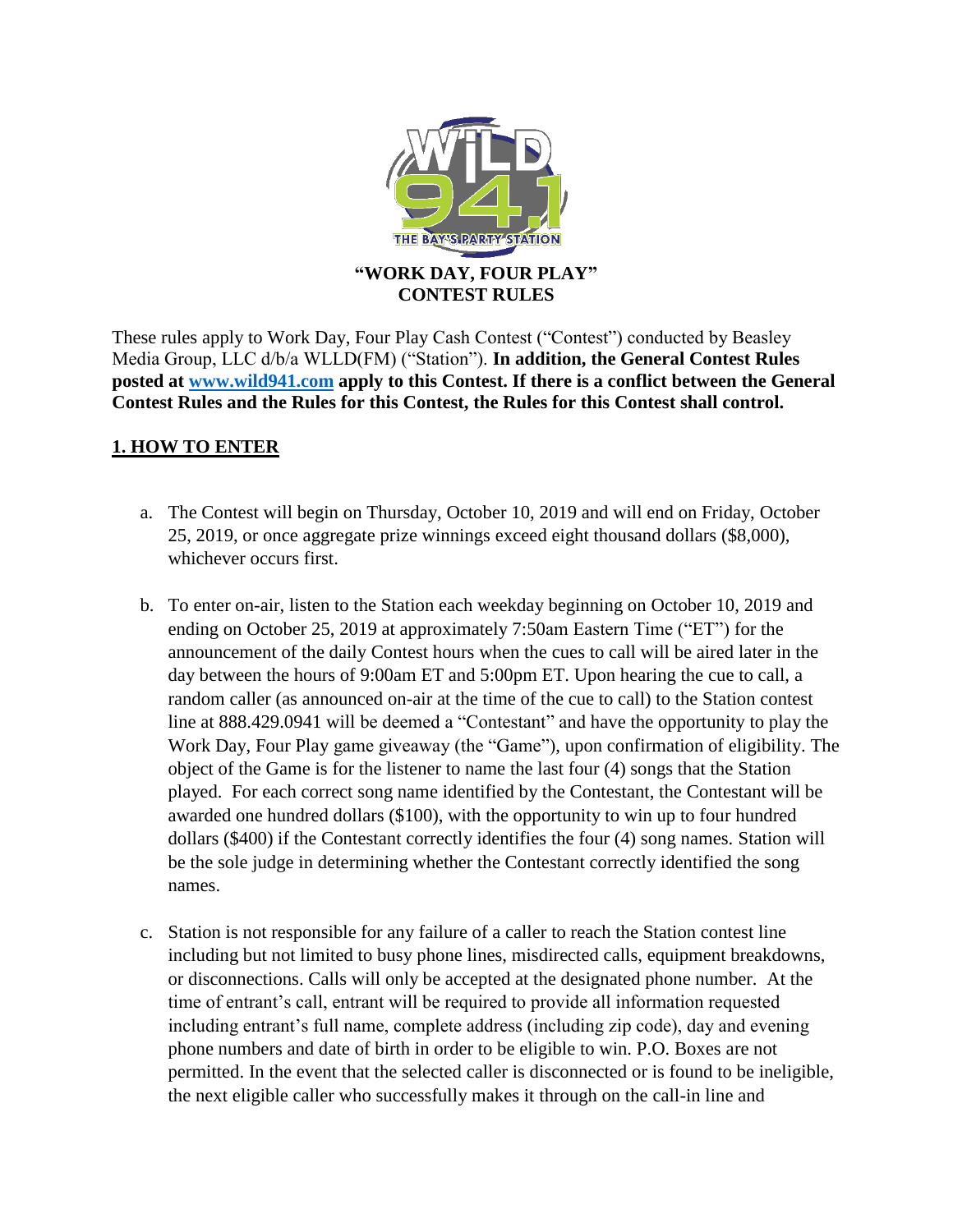completes the call will have the opportunity to play the Game. There is no limit to the number of times a listener may attempt to call in to win, but a listener may be a winner only once.

- d. The Contest will automatically end on October 25, 2019 or once aggregate prize winnings from the entire Contest exceed eight thousand dollars (\$8,000), whichever occurs first. There will be up to two (2) cues to call each weekday and exact times will vary.
- e. There may be up to twenty-four (24) winners selected in the Contest.

## **2. ELIGIBILITY RESTRICTIONS**

a. This Contest is open to all Station listeners who are 18 years of age or older as of the date of entry into the Contest, who are legal US residents and reside in Florida, except where prohibited by law. Winners must possess a valid, government-issued ID and show proof of residency to verify eligibility.

## **3. PRIZES**

a. Up to twenty-four (24) Prizes may be awarded, based on the number of Contestants who successfully win a Prize by playing the Game outlined above. Each Prize value will vary based on the result of the Contestant's Game and will have an Approximate Retail Value ("ARV") between \$100.00 and \$400.00. Prize will be awarded in the form of a company check issued in the name of the winner.

No check will be awarded, processed or mailed until winner has claimed the prize at the Station, presented all required documentation, and signed all required releases and tax forms. Checks will then be processed and mailed within approximately sixty (60) days following confirmation of eligibility and completion of all requisite releases and IRS forms.

b. Prizes or prize certificates must be claimed at the office of the Station located at 9721 Executive Center Drive North, Suite 200, St Petersburg, FL 33702, Monday-Friday, during regular business hours. Prize or prize certificate must be claimed within thirty (30) days of winning. Failure to claim Prize by the specified time will result in forfeiture of the prize. It is the winner's sole responsibility to claim the Prize or prize certificate within the timeline provided in these Official Rules.